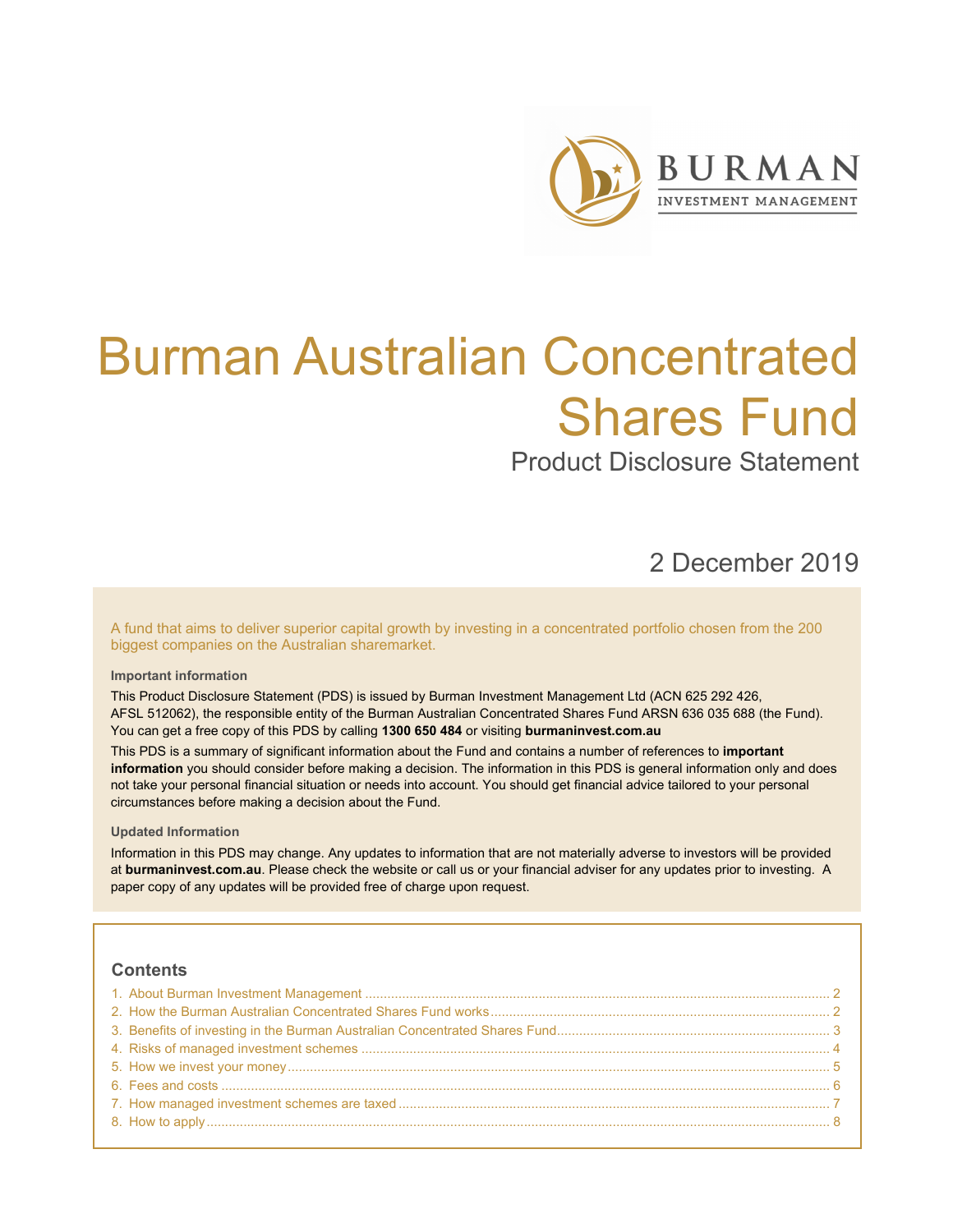# **1. About Burman Investment Management**

# Launched in 2019, Burman Investment Management is headed by Chief Investment Officer Julia Lee.

# Responsible Entity

Burman Investment Management Ltd (ACN 625 292 426, AFSL 512062) (**Responsible Entity**), is the responsible entity of the Fund. It is responsible for the administration, operation and management of the Fund. It sets the Fund's investment strategy and objectives. As responsible entity, it manages the investments of the Fund.

The Responsible Entity has the power to delegate specific duties as set out in the Corporations Act 2001 (Cth) (**Corporations Act**) and the constitution of the Fund.

# Investment Manager

BIM Trading Pty Ltd ACN 631 961 816 trading as **Burman Invest** (**Investment Manager**) is the investment manager of the Fund and an authorised representative of Burman Investment Management Ltd.

Although the Investment Manager is a related body corporate of the Responsible Entity, the investment management agreement between the two parties is on commercial arms' length terms. The Investment Manager is paid directly from the Fund for its services and does not receive any additional fees from the Responsible Entity directly.

# Chief Investment Officer

Julia Lee is the Chief Investment Officer of the Investment Manager and the Portfolio Manager of the Fund. Julia has 20 years of financial markets experience, including roles as an Equity Strategist for 11 years at Bell Direct and three years as Head of Fundamental Analysis at Hubb Financial. Julia holds a Master of Business in Finance from the University of Technology, Sydney, is an accredited Level 2 Derivatives Adviser, and is RG 146 compliant.

Julia Lee and the Investment Manager have each consented to the inclusion of the statements about them in this PDS

(including specifically those provided in sections 1 and 5) in the form and context which those statements are included.

# Service providers

The Responsible Entity has appointed Link Fund Solutions as the custodian of the Fund. Subject to the relevant agreements between the Responsible Entity and Link Fund Solutions, the Responsible Entity may at its discretion appoint additional service providers. The Responsible Entity will notify unitholders of a change in custodian.

| Custodian                  | Link Fund Solutions Pty Ltd            |
|----------------------------|----------------------------------------|
| <b>External compliance</b> | Compliance First International Pty Ltd |
| Unit registry              | Link Fund Solutions Pty Ltd            |
| Auditor                    | Rothsay Audit & Assurance Pty Ltd      |

Each of these parties have consented to the inclusion of the statements about them provided in this PDS in the form and context in which those statements are included.

# The custodian and administrator

As the administrator, Link Fund Solutions provides administration services for the Fund, which include keeping the register of unitholders, arranging for units to be issued and redeemed, and calculating unit prices and fees. As the custodian, Link Fund Solutions' role is limited to holding assets of the Fund. Under the agreement between the Responsible Entity and Link Fund Solutions, Link Fund Solutions has no supervisory role over the operation of the Fund and has no liability or responsibility to unitholders for any acts or omissions. The custodian does not make investment decisions about the assets held by the Fund and does not manage those assets. We pay the custodian a fee for acting as the Fund's custodian. This fee is not an additional fee to you and is included in the management costs described in this PDS.

# **2. How the Burman Australian Concentrated Shares Fund works**

You can start with an initial investment of \$50,000 and build on your holdings with additional investments of as little as \$500.

# Minimum investments and withdrawals

| Minimum initial<br>investment           | \$50,000<br>We can accept smaller applications<br>at our discretion |
|-----------------------------------------|---------------------------------------------------------------------|
| Minimum additional<br><i>investment</i> | \$500                                                               |
| Minimum withdrawal                      | \$1.000                                                             |

#### Applying for and redeeming units in the Fund

The Fund is divided into units. When you invest money in the Fund, a number of units is allocated to you, depending on the amount you invest and the price of a unit on that day. If you

make additional investments or reinvest your distributions, we allocate more units to you. If you make a withdrawal, some of your units will be redeemed and the number of units you hold will be reduced.

We calculate unit prices monthly, on the 15<sup>th</sup> calendar date of the month, by dividing the net value of the assets of the Fund by the number of units on issue. The value of units will change as the market value of the assets in the Fund rises or falls. Updated unit prices are generally available six business day after the 15<sup>th</sup> calendar date of the month and at end of the month.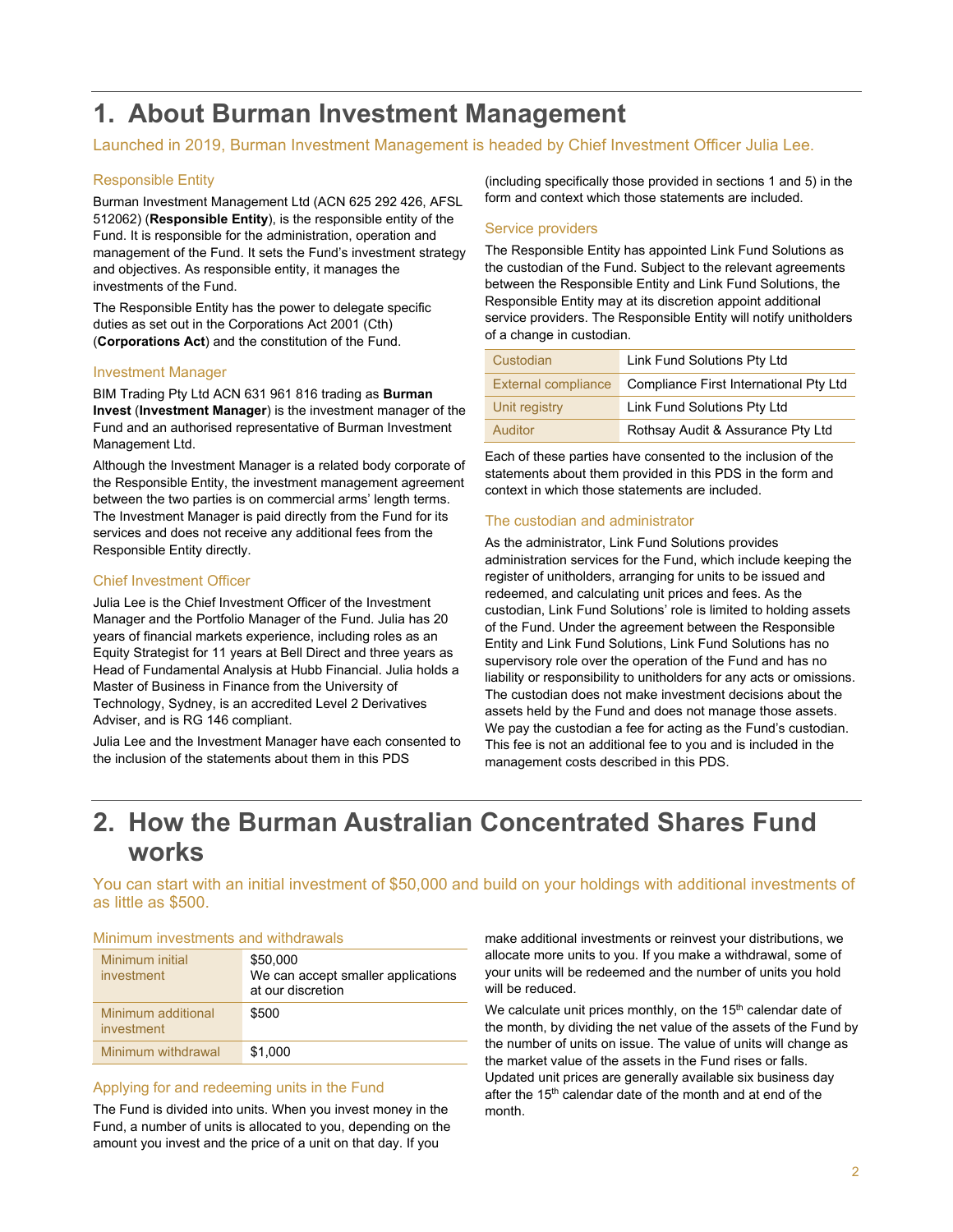#### Cut-off and processing times

We process investments and withdrawals on the 15<sup>th</sup> calendar date of each month, using the unit price that applies on that day. To make an investment or withdrawal in a particular month, please send us a completed and signed application form and investment amount or withdrawal request by 5 pm (Sydney time) three business days before the  $15<sup>th</sup>$  calendar date of the month. Transactions received after that time will be processed the following month.

If your application form is incomplete or unsigned, we will contact you as soon as we can to rectify this. Once you have sent us a complete, signed application together with investment monies, we will process it on the next monthly transaction date, subject to the above cut-off time.

#### **How to make a withdrawal**

You can redeem some or all your investment by either mailing or emailing us a completed withdrawal form or sending us a written notice of withdrawal.

Withdrawals will generally be paid to your nominated Bank Account within five business days (or 14 business days if you wish to be paid by cheque).

#### **Restrictions on withdrawals**

Under some market conditions, we may restrict withdrawals from the Fund, which means you may need to wait before you can redeem your investment.

For example, we may delay or suspend withdrawal requests where:

 we can't sell sufficient assets because of circumstances outside our control (such as restricted or suspended trading in the market for an asset), or

Under the Corporations Act, a fund is illiquid if it has less than 80% liquid assets (generally cash and marketable securities). If the Fund is illiquid (as defined in the Corporations Act) withdrawals from the Fund will only be possible if we make a withdrawal offer in accordance with the Corporations Act.

#### Buy/sell spread

When we calculate unit prices, we calculate:

- **a** buy price, which is used when you buy units, and
- a sell price, which is used when you make a withdrawal.

The buy price is higher than the sell price. The difference between the two prices is called the 'buy/sell spread'.

The buy/sell spread is designed to cover transaction costs when you buy or sell units, so they are not passed on to other investors. The difference between the buy and sell prices is not paid to the Investment Manager but is kept in the Fund.

From time to time, the Investment Manager may change the buy/sell spread without notice to reflect market conditions and transaction costs. Different buy/sell spreads may also apply to different classes of investor, particularly retail and wholesale investors.

You can view unit prices and the current buy/sell spread at any time at **burmaninvest.com.au** 

# **Distributions**

The Fund may distribute dividends, franking credits and interest to investors every six months, at the discretion of the Investment Manager. Because the main objective of the Fund is to deliver long term capital growth, there may be extended periods when the Fund does not make any distributions.

You can view details of any recent distributions at **burmaninvest.com.au**

the Fund becomes illiquid.

# **3. Benefits of investing in the Burman Australian Concentrated Shares Fund**

The Fund aims to deliver superior returns when the Australian sharemarket is rising, and capital protection when prices are falling.

#### Key features

#### **Investment objectives**

The Fund aims to:

- provide returns superior to the S&P/ASX 200 Index when company earnings and share prices are rising, and
- preserve investors' capital when company earnings and share prices are falling.

The Fund's investment objectives are not forecasts. The Fund may not be successful in meeting its objectives.

#### **Investment philosophy**

At Burman Invest, we believe a combination of rising company earnings and share price growth provides the strongest foundation for outperformance in share portfolio returns over a 5–7 year horizon.

Our investment process aims to identify companies with an improving growth outlook, underpinned by a catalyst for ongoing growth. Those catalysts might include:

- **Macro-economic trends:** for example, population growth, rising demand for services like education and aged care, or rising demand from Asia.
- **Structural changes in the company**: for example, a new product or service, a refreshed strategy, or a key merger or acquisition.

After analysing each company in depth, we bring our best investment ideas together to construct a portfolio made up of shares which have an improving earnings profile and upwards share price momentum. We also seek to avoid companies where competitive pressures are growing or where the share price is steady or falling.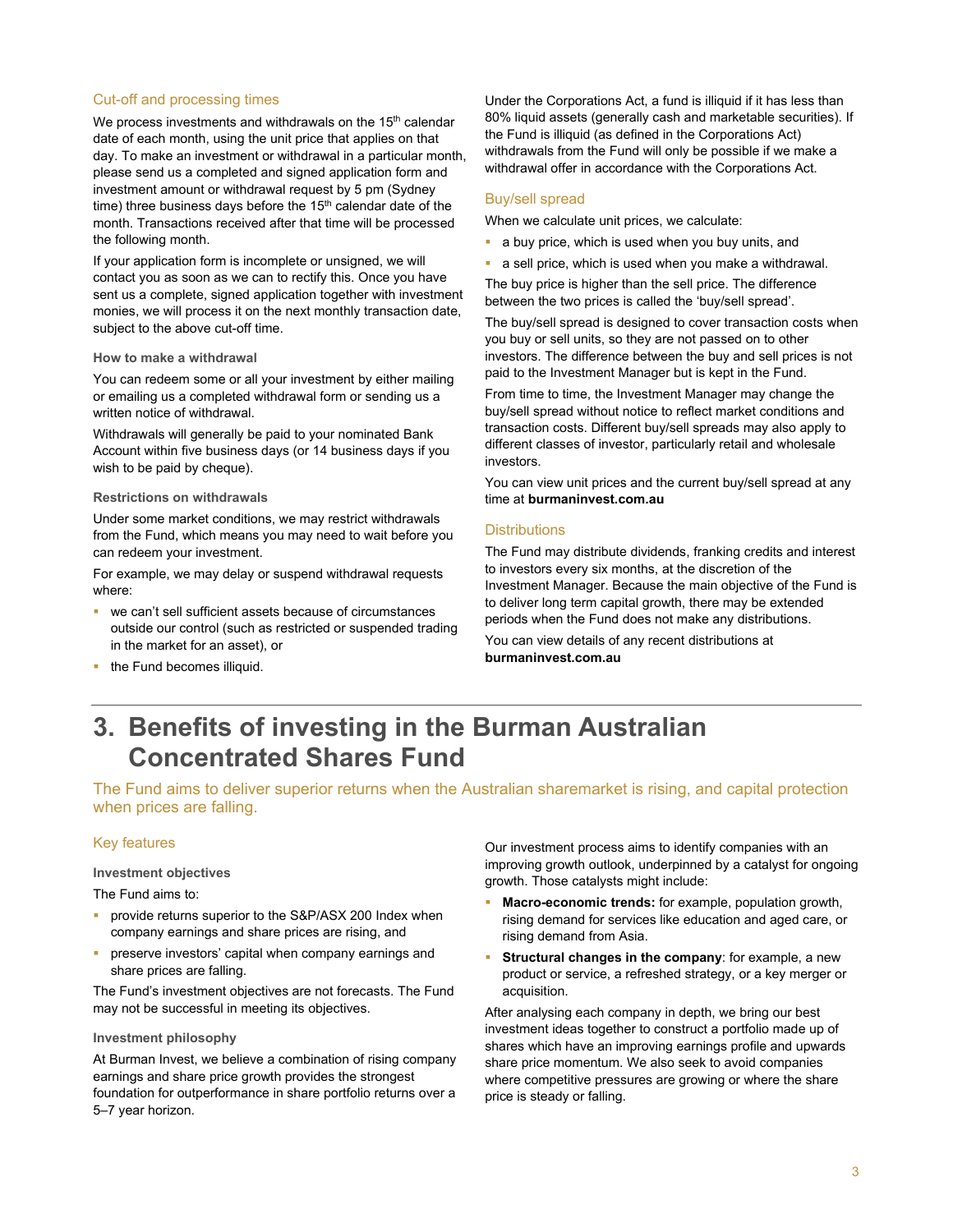#### **Investment process**

We use a five-step investment process that looks at both a company's business performance and recent share price movements:

- **1. Fundamental analysis:** is the company's outlook improving?
- **2. Technical analysis:** is the company's share price rising, consistent with an improving outlook?
- **3. Macro-economic analysis:** where are we in the investment cycle? What investments tend to outperform at that part of the cycle?
- **4. Catalyst identification:** is there a catalyst for superior growth over the medium term?
- **5. Risk management:** what are the risks to ongoing growth and are they increasing or decreasing?

#### **Portfolio construction**

Fund managers can build portfolios in different ways. One way is to begin with an index like the S&P/ASX 200, then adjust the fund's holdings to match your views about which companies and sectors are likely to outperform. For example, if a fund manager believes that banks are set to do poorly but miners will do well, they might choose to build a portfolio that is similar to the S&P/ASX 200, but with a higher proportion of mining shares and a lower proportion of bank shares. The advantage of this approach is that it reduces risk, since the fund's performance is likely to be similar to the index it is based on. The disadvantage is that it reduces the likelihood that the fund will outperform the index.

The Fund takes a different approach. The Fund is 'index unaware', which means we simply try to build the best portfolio we can, without reference to an index. And it is also 'high conviction', which means we focus on a small portfolio that combines all of our best investment ideas, rather than spreading risk over a larger number of shares.

The Fund invests mainly in the ASX 200, generally aiming to hold 15–25 stocks, with no single stock making up more than 8% of the portfolio at the time we invest (measured as a proportion of the Fund's Net Asset Value (NAV), which is the value of its holdings minus any liabilities). However, the size of a position may increase above this level if its value rises strongly while we hold it.

The Fund may also invest in unlisted shares approaching an initial public offering (IPO), fixed interest investments (such as bonds), derivatives (such as exchange-traded options) and cash. Where we can't find any appropriate investment opportunities on the Australian sharemarket, or where a falling sharemarket makes it necessary to reduce shareholdings to conserve capital, we may hold up to 100% of the portfolio in cash. As part of the investment strategy, we may also use derivatives to hedge the portfolio.

Under the investment management agreement between the Responsible Entity and the Investment Manager, the Investment Manager may invest without the prior consent of the Board, provided the investments are in line with the Fund objectives set by the Investment Manager. If a proposed investment falls outside the investment mandate of the manager, the Investment Manager must obtain Board approval before making the investment.

# Key benefits

#### **The potential for above-market returns**

By investing in a concentrated portfolio of selected companies in proportions that do not mirror an index, the Fund is likely to deliver returns substantially different to the S&P/ASX 200 index, including the potential for above-market returns.

#### **Risk management**

The Fund's investment and portfolio construction process has several features designed to manage risk and preserve capital, including:

- **Stock selection,** designed to identify and avoid companies subject to rising competitive pressures or negative macroeconomic trends.
- **Company evaluation,** looking at factors which are likely to contribute to a growing value for the business. The Fund also evaluates environmental, social and ethical factors, since a poor record in these areas has the potential to undermine investment performance.
- **Technical analysis,** designed to avoid shares with declining or negative share price momentum.
- **-** Derivative positions, where appropriate, to hedge significant share holdings.
- **Asset allocation**, including the ability to hold some or all of the portfolio in cash to preserve capital when conditions are unfavourable for share investments.

# **4. Risks of managed investment schemes**

# All investments have risks you need to consider carefully before making a decision.

All investments involve risk. Different investment strategies may involve different levels of risk, depending on the assets that make up the strategy. Assets with the highest long-term returns may also involve the highest levels of short-term risk.

When considering an investment in the Fund, it's important to understand that:

- $\blacksquare$  the value of your investment will change, as the value of the Fund's assets rises or falls
- **future returns may differ from past returns**
- **•** returns are not guaranteed, and investors may lose some of their money, and
- **-** laws affecting your investment may change in the future.

The appropriate level of risk for you depends on a range of factors, including your age, investment time frame, other investments and risk tolerance. If you are unsure what level of risk is right for your situation, seek professional advice.

 $\blacksquare$  the level of your returns will vary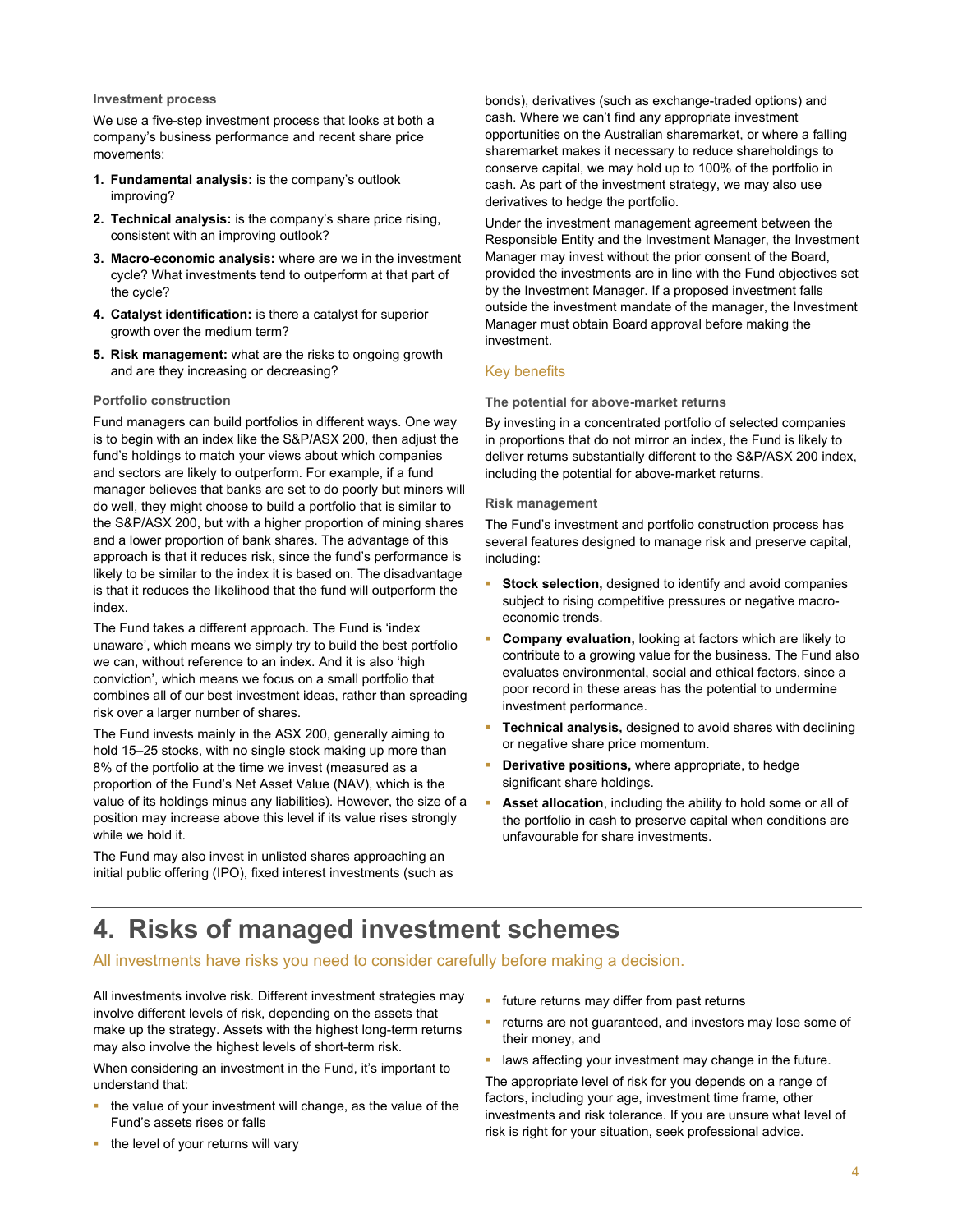### Significant risks

### **Market risk**

Asset markets can be volatile and can fall significantly and unexpectedly. Changes in market conditions will affect the value of the Fund and your investment.

#### **Securities risk**

The individual securities held by the Fund may fall in value or perform below expectations.

### **Concentration risk**

Because the Fund holds a concentrated share portfolio made up of a small number of companies, a fall in the value of any of its holdings will have a greater impact on the overall value of your investment than it would in a more diversified portfolio.

## **Liquidity risk**

Because the level of cash held by the Fund will vary, the Fund may have insufficient cash to promptly meet withdrawal requests without selling assets, potentially in unfavourable market conditions.

#### **Fund size risk**

While the Fund may invest in a broad range of assets, including cash, we believe the Fund's strategy is most effective when the Fund holds a concentrated portfolio of 15–25 shares. As a result, we need to limit the size of the Fund, to ensure that changes in the Fund's positions do not impact share prices, reducing returns to investors. If the Fund grows beyond its optimal size, investment performance could be negatively affected.

# **5. How we invest your money**

The Fund aims to achieve above-market returns by investing in a concentrated portfolio of ASX 200 companies with an improving growth outlook.

### **Important information**

Before making a decision to invest, you should consider the Fund's likely investment return, the level of risk and your investment timeframe, and obtain financial advice tailored to your personal circumstances.

| To provide returns superior to the S&P/ASX 200 index when company earnings and share<br>prices are rising.<br>To preserve investors' capital when company earnings and share prices are falling.                                                                                                                                                                                                                                                                                                                                              |
|-----------------------------------------------------------------------------------------------------------------------------------------------------------------------------------------------------------------------------------------------------------------------------------------------------------------------------------------------------------------------------------------------------------------------------------------------------------------------------------------------------------------------------------------------|
|                                                                                                                                                                                                                                                                                                                                                                                                                                                                                                                                               |
| To invest in a concentrated portfolio of 15–25 ASX 200 companies with an improving<br>growth outlook and positive share price momentum.                                                                                                                                                                                                                                                                                                                                                                                                       |
| To preserve investors' capital and manage risk by moving capital to lower-risk assets<br>when market conditions are unfavourable.                                                                                                                                                                                                                                                                                                                                                                                                             |
| While the Fund will invest mainly in ASX listed securities, it can invest in a broad range of<br>financial assets, including but not limited to:<br>Australian listed securities<br>Unlisted securities approaching an initial public offering (IPO)<br><b>Derivatives</b><br>Cash and cash equivalents                                                                                                                                                                                                                                       |
| When investing, issues relating to environmental, social and ethical factors can impact on the<br>investment outcomes of the Fund. Accordingly, the Investment Manager may review labour<br>standards, environmental, social and ethical considerations as part of the risk assessment<br>(which is completed as part of the investment process) but does not have a specific<br>methodology or weightings system for the extent to which these considerations are taken into<br>account when selecting, retaining and realising investments. |
| Medium-High                                                                                                                                                                                                                                                                                                                                                                                                                                                                                                                                   |
| 5-7 years                                                                                                                                                                                                                                                                                                                                                                                                                                                                                                                                     |
| Investors seeking medium to long-term capital growth, with a longer investment time frame<br>and higher risk tolerance                                                                                                                                                                                                                                                                                                                                                                                                                        |
|                                                                                                                                                                                                                                                                                                                                                                                                                                                                                                                                               |

#### Burman Australian Concentrated Shares Fund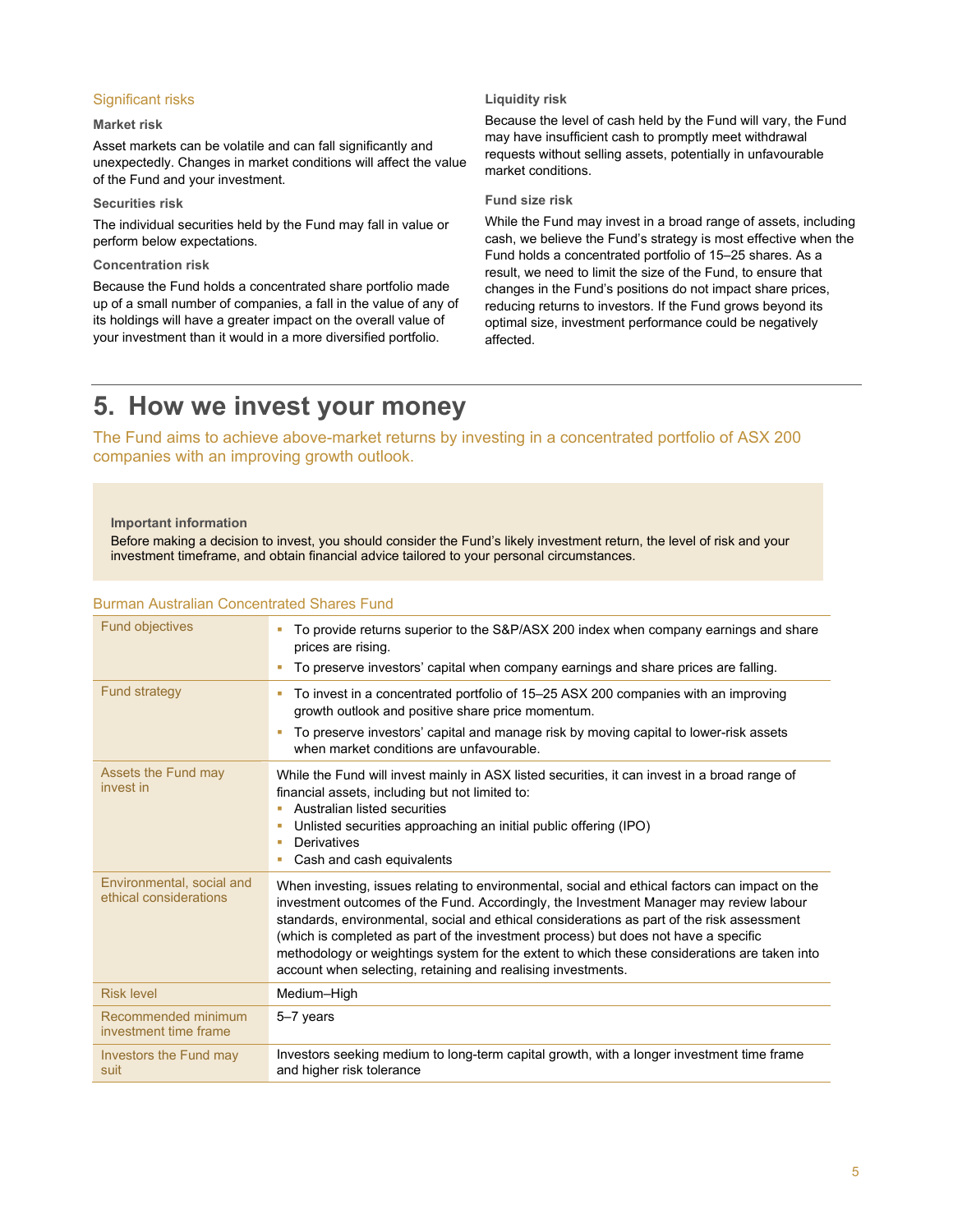# **6. Fees and costs**

# The Fund's fee structure is designed to reward the Investment Manager for achieving above-market returns.

#### **Important information**

This section sets out the fees and other costs you may be charged for investing in the Fund. These fees and costs may be paid directly from your account, from the investment returns or from the Fund assets as a whole. The information in this section may be used to compare the costs of the Fund with other managed funds. If you consult a financial adviser, they may charge you additional fees. Refer to the adviser's Statement of Advice for details.

We may change our fees at any time. If we do, we will give you at least 30 days' notice in writing before a change comes into effect. Fees may also be individually negotiated with wholesale and institutional clients.

#### **Did you know?**

Small differences in both investment performance and fees and costs can have a substantial impact on your long term returns. For example, total annual fees and costs of 2% of your account balance, rather than 1%, could reduce your final return by up to 20% over a 30 year period (for example, reduce it from \$100 000 to \$80 000).

You should consider whether features such as superior investment performance or the provision of better member services justify higher fees and costs.

You may be able to negotiate to pay lower contribution fees and management costs where applicable. Ask the Fund or your financial adviser.

#### **To find out more**

If you would like to find out more or see the impact of the fees based on your own circumstances, the Australian Securities and Investments Commission (ASIC) website (www.moneysmart.gov.au) has a managed funds fee calculator to help you check out different fee options.

# Fees you may pay

| Type of fee or cost                              | <b>Amount</b>                                                                                                                                   |
|--------------------------------------------------|-------------------------------------------------------------------------------------------------------------------------------------------------|
| Fees when your money moves in or out of the Fund |                                                                                                                                                 |
| Establishment fee                                | Nil                                                                                                                                             |
| <b>Contribution fee</b>                          | Nil                                                                                                                                             |
| Withdrawal fee                                   | Nil                                                                                                                                             |
| <b>Termination fee</b>                           | Nil                                                                                                                                             |
| <b>Management costs</b>                          |                                                                                                                                                 |
| The fees and costs for managing your investment  | Management Fee: 1% (plus GST) per annum, calculated monthly in<br>arrears                                                                       |
|                                                  | Performance Fee: 15% (plus GST) of any fund returns over the<br>S&P/ASX 200 Accumulation Index, calculated daily and paid monthly in<br>arrears |

# More information about fees and costs

#### **Management Fee**

In return for its role in managing the portfolio, the Investment Manager is paid a monthly Management Fee equal to 1% per annum of the value of the portfolio (plus GST), calculated on the last business day of each month and paid from the Fund's assets at the end of the following month in arrears.

The Management Fee varies each month with the value of the portfolio. It will increase if the value of the Fund rises and decrease if the value of the Fund falls. It is paid regardless of the performance of the portfolio.

#### **Performance Fee**

As well as the Management Fee, the Investment Manager receives a Performance Fee for any returns above the market, as measured by the S&P/ASX 200 Accumulation Index. When the Fund returns more than the market, the Investment Manager receives a fee equal to 15% (plus GST) of the extra return above the market return. If the Fund returns less than the market, the Performance Fee is reduced proportionally, and the Investment Manager needs to make up the difference before earning any further Performance Fees. Performance Fees are calculated daily and paid from the Fund's assets monthly in arrears.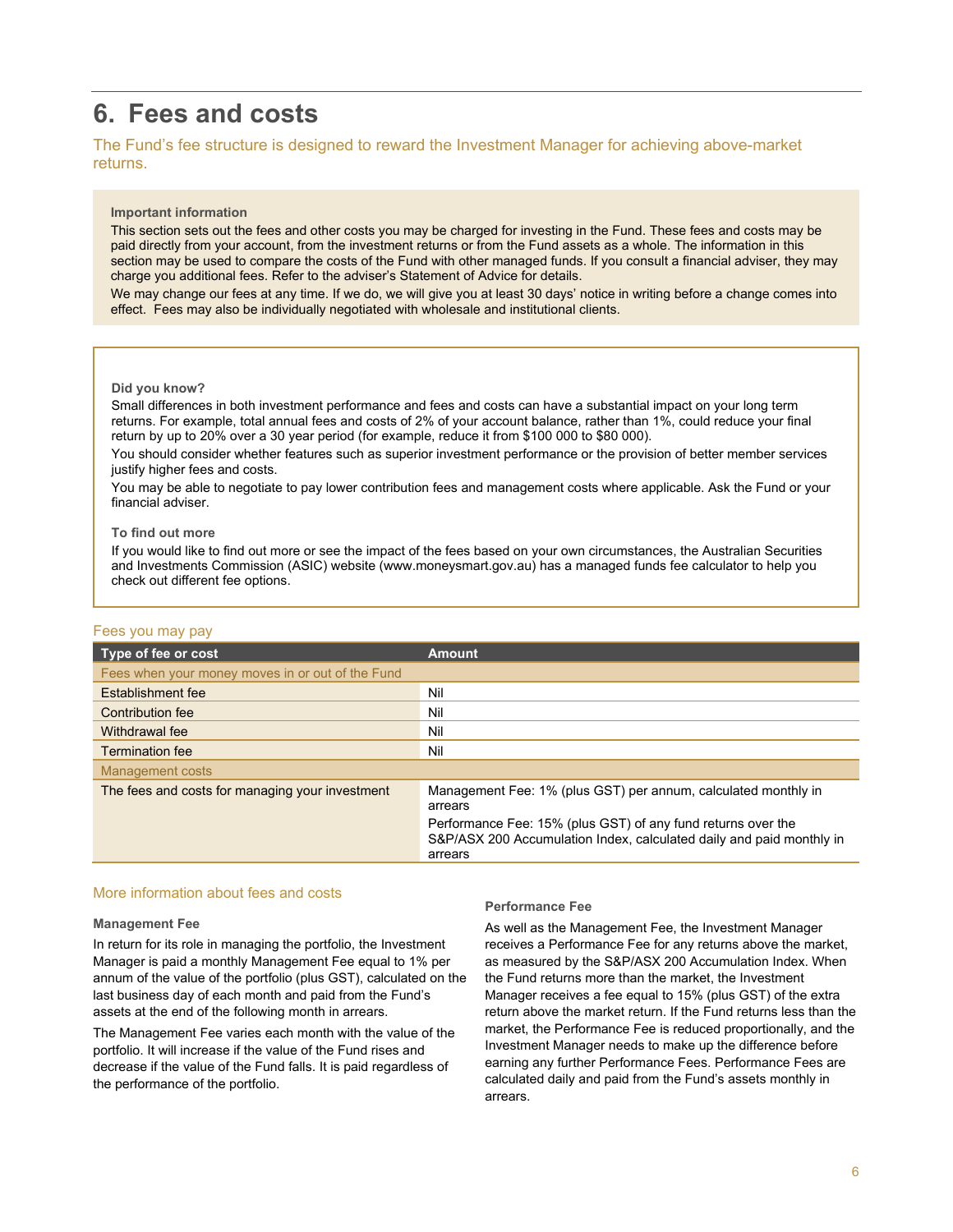#### **Fees for indirect investors**

If you are accessing the Fund through an IDPS, additional fees and costs may apply. These fees and costs are stated in the disclosure document provided by the relevant IDPS operator.

#### **Buy/sell spread**

When you make or redeem an investment in the Fund, the amount you pay includes a buy/sell spread, designed to cover transaction costs so they are not passed onto other investors.

The buy/sell spread is not paid to the Investment Manager, but is kept in the Fund.

The buy/sell spread for the Fund is 0.25% as at 2 December 2019. From time to time, the Investment Manager may change the buy/sell spread without notice to reflect market conditions and transaction costs. Different buy/sell spreads may also apply to different classes of investor, particularly retail and wholesale investors.

### Example of annual fees and costs for the Burman Australian Concentrated Shares Fund

The table below gives an example of how the fees and costs for the Fund may affect your investment over a one year period. You should use this example to compare this product with other managed funds. The example is illustrative only, and fees may be different for your investment depending on the Fund's performance and other factors.

| <b>Example</b>                       | assuming the Fund achieves a return of 5% over the market return | Balance of \$50,000 with a contribution of \$5,000 at the beginning of the year.                                                                                                                                                                                                                                                                                                                     |
|--------------------------------------|------------------------------------------------------------------|------------------------------------------------------------------------------------------------------------------------------------------------------------------------------------------------------------------------------------------------------------------------------------------------------------------------------------------------------------------------------------------------------|
| <b>Contribution fees</b>             | Nil                                                              | For every \$5,000 you put in, you will be charged \$0.                                                                                                                                                                                                                                                                                                                                               |
| <b>Plus</b> management expense ratio | 1% pa (plus GST), charged monthly                                | And for every \$50,000 you have in the Fund, you will<br>be charged \$500 a year.                                                                                                                                                                                                                                                                                                                    |
| <b>Plus</b> performance fee          | 15% (plus GST) of fund earnings<br>above the market return       | If you had an investment of \$50,000, you would be<br>charged a performance fee of approximately \$375<br>(\$50,000 x 5% x 15%) for the year if the Fund<br>achieved a return of 5% over the market return.                                                                                                                                                                                          |
| <b>Equals</b> cost of fund           |                                                                  | If you had an investment of \$50,000 at the beginning<br>of the year and you put in an additional \$5,000 after<br>six months, you would be charged fees of \$990<br>(management expense ratio of \$580 plus<br>performance fee of \$410). What it costs you will<br>depend on when you make any additional<br>contributions, and the fees you negotiate with the<br>Fund or your financial adviser. |

# **7. How managed investment schemes are taxed**

It's important to seek professional tax advice before you invest.

#### **Important information**

Investing in a managed fund is likely to have tax consequences. Tax laws can be complex and everyone's situation is different, so we strongly advise you to seek professional tax advice before making a decision.

Managed funds do not pay tax on your behalf. You are assessed for tax on any income and capital gains you receive from the Fund, even if you reinvest that income. If you decide to redeem some or all of your units in the Fund, you may also be liable for tax on the capital gains realised.

At the end of each financial year, we will send you a statement of all the income we have paid you, including any franking credits.

#### Attribution Managed Investment Trust rules

The Fund operates under the Attribution Managed Investment Trust (AMIT) tax rules. Under the AMIT rules, we can attribute different components of the Fund's income to unitholders on a 'fair and reasonable basis', rather than simply dividing them proportionally, according to the number of units you hold. The

rules also allow us to attribute the Fund's income to unitholders without paying a cash distribution for that income. Where the cash distributions for a year are less or more than the income components attributed to investors, we may increase or decrease the cost base of an investor's units accordingly.

# Providing your Tax File Number

You may provide your Tax File Number (TFN), TFN exemption or an Australian Business Number (ABN). It is not compulsory for you to quote a TFN, TFN exemption or ABN, but if you do not, we are required to deduct tax from any income distribution payable to you at the maximum personal tax rate plus Medicare levy and any other applicable Government charges. We are permitted to collect TFNs under relevant tax law.